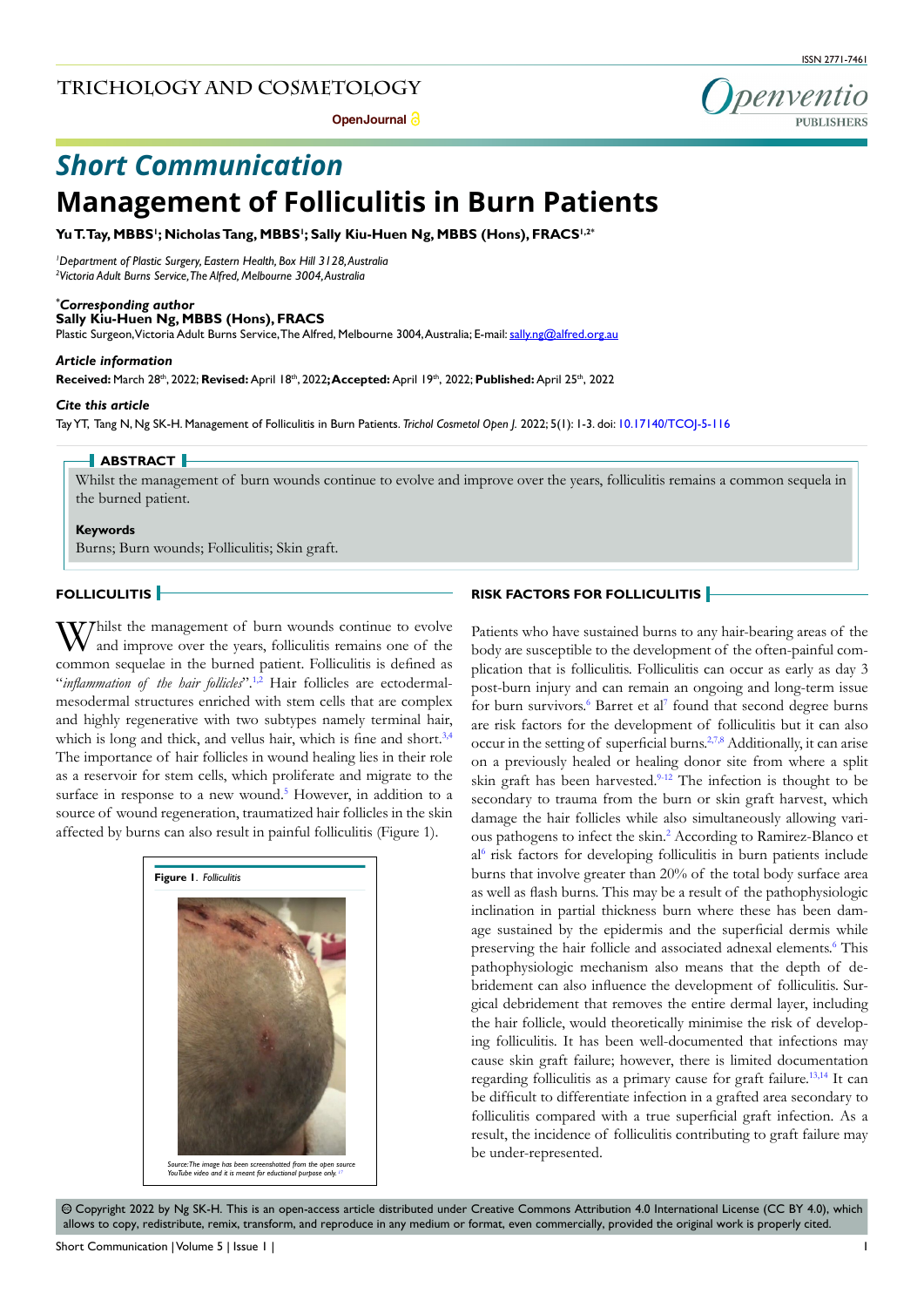

## **ORGANISM RESPONSIBLE FOR FOLLICULITIS**

While maintaining a sterile burn wound environment is critical in ensuring good patient outcomes, many common nosocomial organisms remain deep-seated in the epithelial appendages including hair follicles and the sebaceous gland[.15](#page-2-9) The etiology of folliculitis can be divided into infectious and non-infectious causes, with Coagulase-Positive Streptococcus being the principal infec-tious pathogen found in burn patients.<sup>[2,](#page-2-5)[16](#page-2-10)</sup> Other pathogens include Coagulase-Positive *Staphylococcus aureus*, Methicillin-Resistant *Staphylococcus aureus* (MRSA), *Pseudomonas aeruginosa*, Acinetobacter calcoaceticus sub anitratus, and Coagulase-Negative Staphylococ-cus.<sup>[2](#page-2-5)</sup> While rare  $($  < 10%), folliculitis can also be caused by other non-bacterial pathogens including *Malassezia spp*., *Candida spp*., herpes virus, and parasite infections.[16](#page-2-10)

## **TYPES OF FOLLICULITIS**

Folliculitis is commonly categorized according to affected body region, being divided into areas that occur on the body or areas that affect the head and neck.<sup>[2](#page-2-5)</sup> In folliculitis that develops on the body, as the early clinical presentation is that of a red spot which can progress into a pustule.<sup>[2](#page-2-5)</sup> These pustules then break open and de-velop crusts around the edge of the wound bed.<sup>[2](#page-2-5)</sup> The wounds are generally small, superficial, fast-spreading, and more generalized infections can recur. Folliculitis that develops in the face and scalp tend to begin as a small pustule around one or more hair follicles.<sup>[2](#page-2-5)</sup> As the pustule erupts, a crust forms that resemble impetigo with-out blistering.<sup>[2](#page-2-5)</sup> The wound is open with mucoid fluid covering the wound and remains inflamed while bleeding easily. If untreated, it can result in scarring alopecia.<sup>2</sup>

There are also many reported cases of head and neck folliculitis following skin graft harvest from the scalp, which is more commonly seen amongst paediatric patients where there is often a shortage of other donor sites.<sup>9-[11](#page-2-11)</sup> According to Roodbergen et al<sup>11</sup> one way of preventing this is through harvesting a particularly thin graft, which preserves the bulge stem cell region of the hair follicles and consequently minimizes the risk of folliculitis.

#### **DIAGNOSIS**

Folliculitis is primarily a clinical diagnosis supported by qualitative findings of the organism on a wound swab.[18](#page-2-12) The use of punch biopsies has also been described to quantify the organism load, purportedly improving management decisions and overall outcomes.<sup>18</sup> Histology samplings from punch biopsies can also confirm the presence of invasive infections.[18](#page-2-12) According to Durdu and Ilkit, the definitive diagnostic method to identify the etiology includes cytology, histopathology examinations, bacterial, fungal and/or viral culture, non-culture, and non-microscopy-based methods such as polymerase chain reaction (PCR)[.16](#page-2-10) Cytology is a simple, rapid, inexpensive, and repeatable diagnostic method that can reveal various organisms that cause folliculitis[.16](#page-2-10) On histopathological examination, herpetic folliculitis demonstrates multinucleated keratinocytes, cell ballooning, intranuclear inclusion, and necrotic keratinocytes[.16](#page-2-10) While microbiological culture was once the mainstream means of determining the causing organism, PCR now provides

a faster and more sensitive means of detecting these organisms.[16](#page-2-10)

# **TREATMENT**

Currently, there is no standardized pathway that identifies the best course of treatment for folliculitis in burn patients. The goals of treatment are to reduce bacterial load, promote healing and prevent complications[.19](#page-2-13) Most of the treatments focus on preventative measures and wound care with topical antiseptics, such as topical antibiotics and benzoyl.[20](#page-2-14) Other prophylactic measures include removal of hair in and around the area with a razor or clipper daily, where trimming of multiple hairs out of follicles may be required, and keeping the wound area clean with at least daily cleansing which enables removal of scabs and debris. Individual scabs should be diligently picked and removed.<sup>[19](#page-2-13)</sup>

In established folliculitis, the focus is to gently debride the wound and control bacterial load with both topical antiseptic and antibacterial agents.<sup>18</sup> Topical treatments are tailored specifically to a known pathogen. Particular therapies include; 1) fusilic acid or mupirocin ointment for Staphylococcal and Streptococcal infections, 2) dilute acetic acid bath for Pseudomonas, 3) antifungal shampoo for dermatophytes, 4) topical azoles or selenium sulphur shampoos for Pityrosporum, and 5) Permethrin cream for Demo-dicidosis.<sup>[1](#page-2-0)</sup> Antibiotic therapy should also be chosen according to pathogen sensitivity.<sup>[1](#page-2-0)</sup> Matheson et al<sup>2</sup> described a treatment regimen that involves first soaking the affected area with vegetable oil to soften and remove crusts, then washing the affected area with a dilute solution of five percent chlorhexidine to aid in removal any residual debris. This regimen has been demonstrated to enable greater penetration and efficacy of the chosen topical antimicro-bial therapy e.g., Povidone-iodine or silver sulfadiazine.<sup>[2](#page-2-5)</sup> Another option to enhance the efficacy of topical antimicrobial therapy involves a 15-to-30-minute soak of the affected area in a bath containing paraffin oil or five percent colloidal oatmeal, which have demonstrated good results in removing any residual crust.<sup>[2](#page-2-5)</sup>

For patients with persistent folliculitis, laser hair removal is an effective treatment to prevent hair growth in the burned areas[.1](#page-2-0) Diode laser have also been shown to reduce hair density by more than 50% in all subjects 6-8-weeks after the last laser treatment.[20](#page-2-14) Other lasers that have been used include the Nd: YAG (1064 nm) and the pulsed alexandrite (755 nm). $^{20}$  $^{20}$  $^{20}$ 

## **CONCLUSION**

Despite being under-reported in the literature, folliculitis remains a source of significant burden to burn survivors. Research on folliculitis following split-thickness skin graft in burns injuries are scarce, with further studies required to identify better diagnostic and management strategies. For the clinician, it is important to be aware and remain vigilant about the potential for folliculitis, and to bear in mind preventative strategies as well as treatment to ensure the best outcomes for patients.

## **CONFLICTS OF INTEREST**

The authors declare that they have no conflicts of interest.